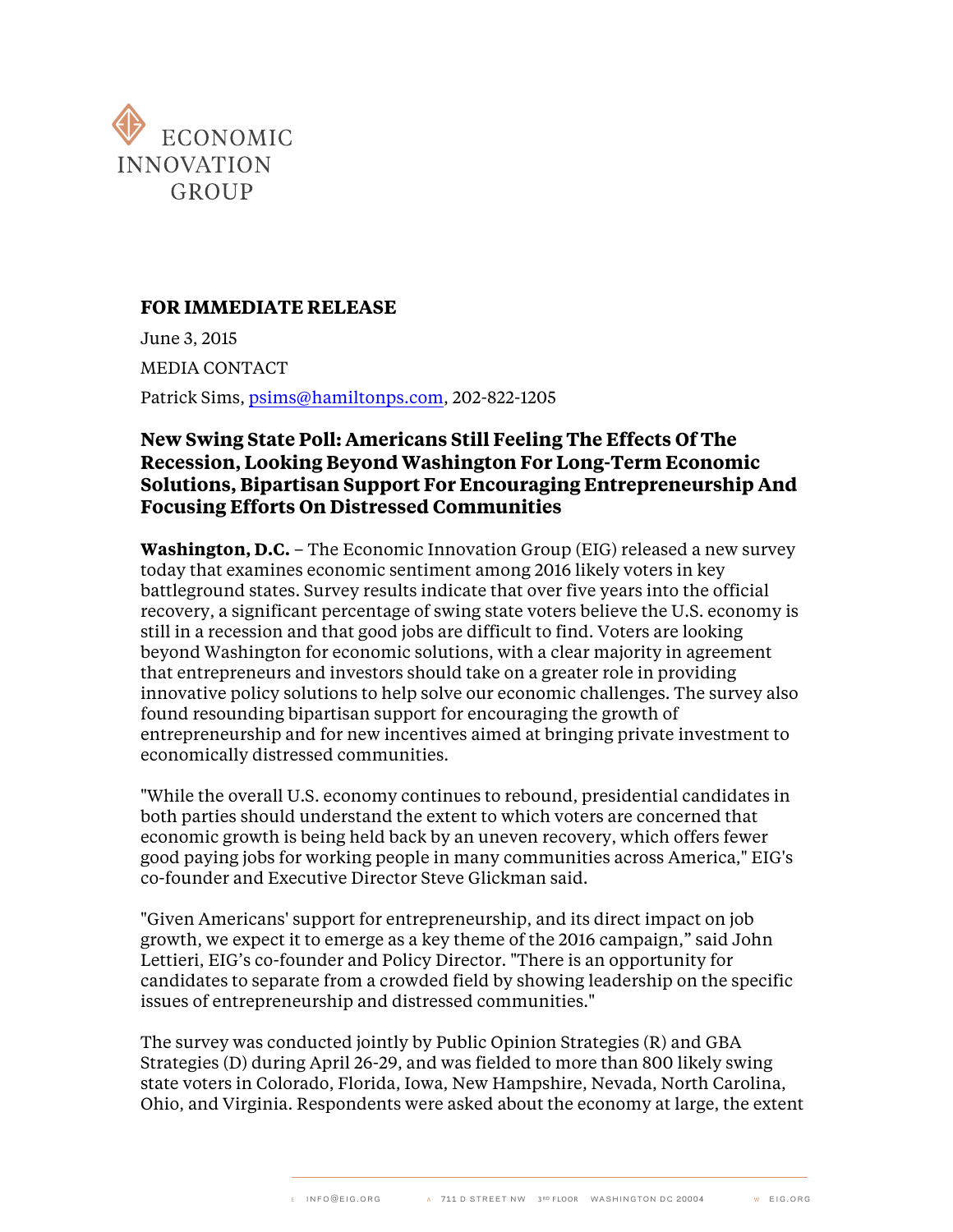

to which the recession still impacts their communities, potential solutions to current economic challenges, and whether the government, private sector, or a mixture of both should lead the effort. Full results are available [here.](http://eig.org/wp-content/uploads/2015/06/Swing-State-Economic-Survey.pdf)

Key findings from the survey include:

- 61 percent describe the economy as "not good" or "poor," and nearly 67 percent expect the economy to be "the same," if not "worse," a year from now;
- Only 51 percent of respondents feel their standard of living is better than that of their parents, and only 34 percent think their children's living standards will improve;
- 80 percent of swing state voters agree that lost manufacturing jobs and the financial crisis have trapped many local communities in cycles of lowpaying jobs and poor quality of life;
- Nearly half of voters are living paycheck-to-paycheck, are struggling to pay bills, or have some other financial worries;
- 83 percent of respondents think that policymakers should focus efforts on helping those communities most harmed by the recession, with 79 percent specifically in favor of new incentives to make it easier for the private sector to invest in those communities;
- 78 percent disapprove of Washington's handling of the economic recovery. Majority disapproval also holds across party lines;
- 75 percent of respondents want innovative entrepreneurs and investors to take a larger role in solving the country's long-term economic problems;
- Fully 84 percent say that encouraging the growth of new businesses would most improve their family's life.
- Even in areas, such as infrastructure, which have historically fallen under the government's purview, likely voters express strong support for partnerships between the government and private sector.

Additional insights reveal:

- Swing state voters would choose a Republican candidate over a Democrat candidate by a 40 to 36 margin if a vote were held today, although these same voters re-elected President Obama by a 51 to 48 margin in 2012.
- Swing state Republicans and Independents have negative views about the direction of the country and the state of the economy. Hispanic and white swing state voters also align more closely on the direction of the country and the economy.